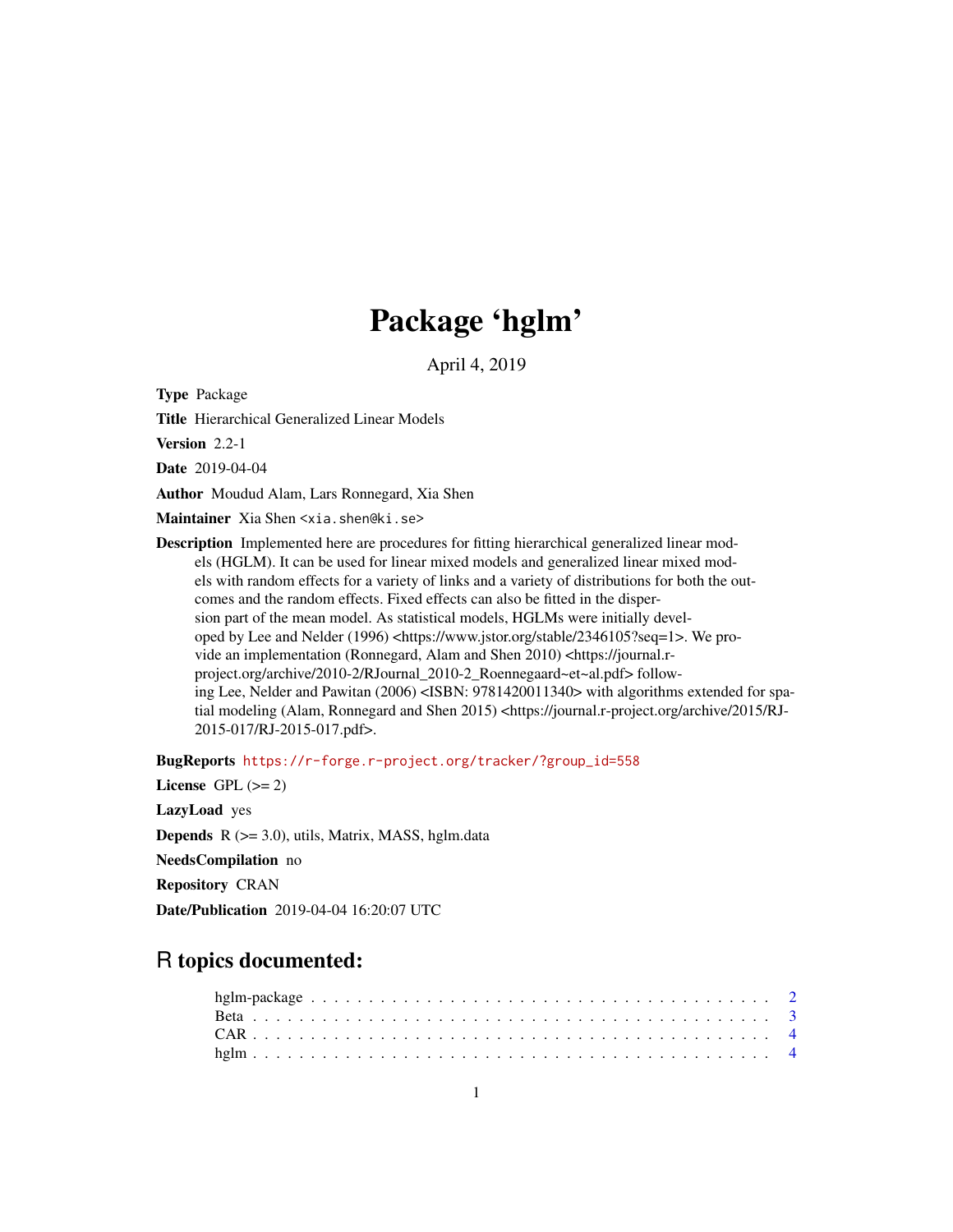#### <span id="page-1-0"></span>2 hglm-package

hglm-package *Hierarchical Generalized Linear Models*

#### Description

The hglm package is used to fit hierarchical generalized linear models. It can be used for linear mixed models and generalized linear models with random effects for a variety of links and a variety of distributions for both the outcomes and the random effects. Fixed effects can also be fitted in the dispersion part of the model. The function can be called either by specifying the design matrices or as a [formula](#page-0-0). The default estimation method is extended quasi likelihood (EQL; Lee et al., 2006) but from version 2.0 the EQL1 correction has been implemented as well.

#### Details

| Package:    | hglm                                                |
|-------------|-----------------------------------------------------|
| Type:       | Package                                             |
| Version:    | $2.1 - 0$                                           |
| Date:       | $2015 - 04 - 20$                                    |
| Discussion: | https://r-forge.r-project.org/forum/?group_id=558   |
| BugReports: | https://r-forge.r-project.org/tracker/?group_id=558 |
| License:    | $GPL (=2)$                                          |
| LazyLoad:   | yes                                                 |
| Depends:    | $R$ ( $>= 2.10$ ), utils, Matrix, MASS, hglm.data   |

#### Author(s)

Moudud Alam, Lars Ronnegard, Xia Shen

Maintainer: Xia Shen <xia.shen@ki.se>

#### References

Lars Ronnegard, Xia Shen and Moudud Alam (2010). hglm: A Package for Fitting Hierarchical Generalized Linear Models. *The R Journal*, 2(2), 20-28.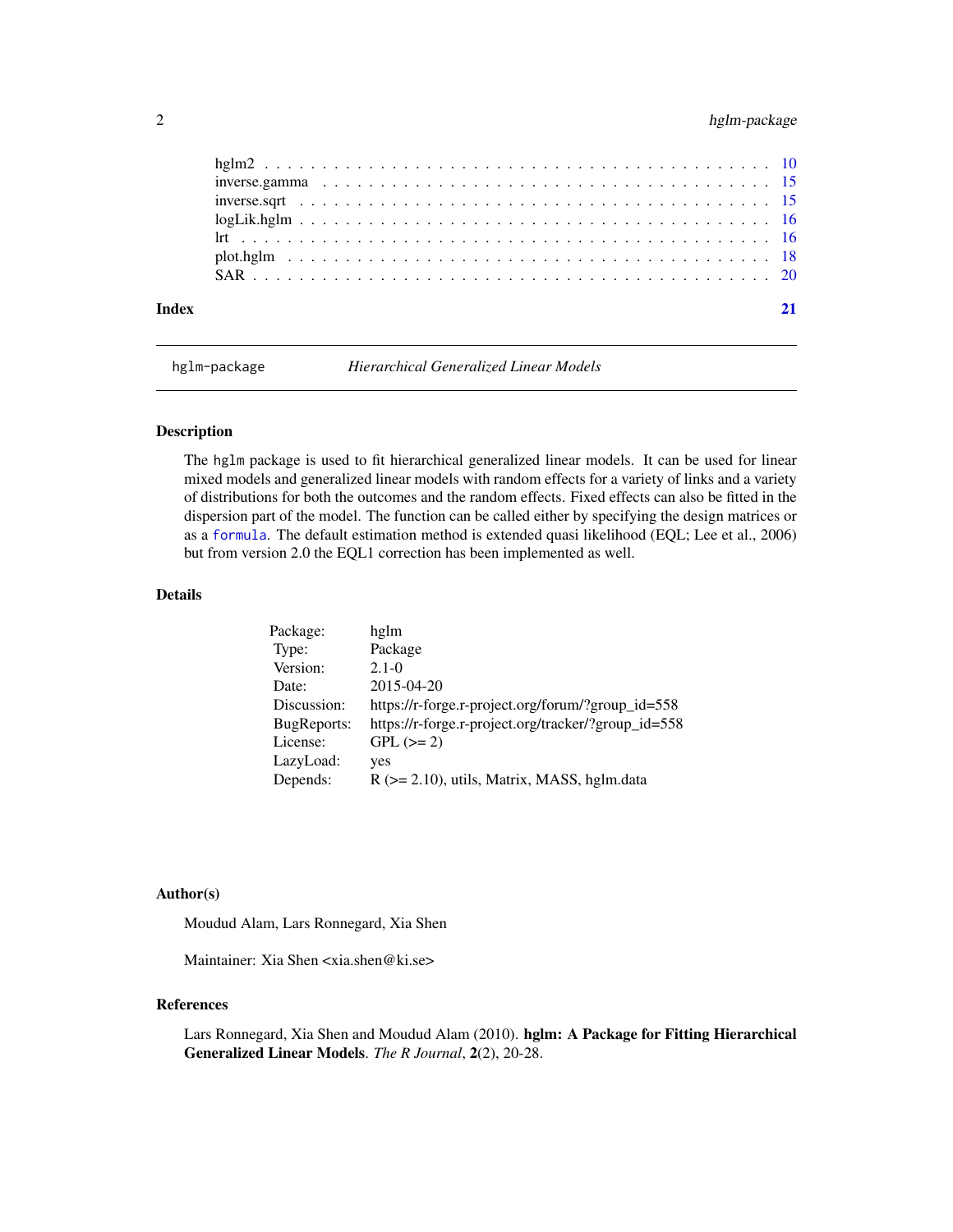<span id="page-2-0"></span>Youngjo Lee, John A Nelder and Yudi Pawitan (2006) *Generalized Linear Models with Random Effect: a unified analysis via h-likelihood.* Chapman and Hall/CRC.

Xia Shen, Moudud Alam, Freddy Fikse and Lars Ronnegard (2013). A novel generalized ridge regression method for quantitative genetics. *Genetics*.

Moudud Alam, Lars Ronnegard, Xia Shen (2014). Fitting conditional and simultaneous autoregressive spatial models in hglm. *Submitted*.

#### See Also

[hglm](#page-3-1), [hglm2](#page-9-1), [plot.hglm](#page-17-1)

Beta *Extended Beta Family*

#### Description

A function used in the hglm package which extends the usage of the Beta family.

#### Usage

Beta(link = "logit")

#### Arguments

link the link function

#### Value

Output as for other GLM families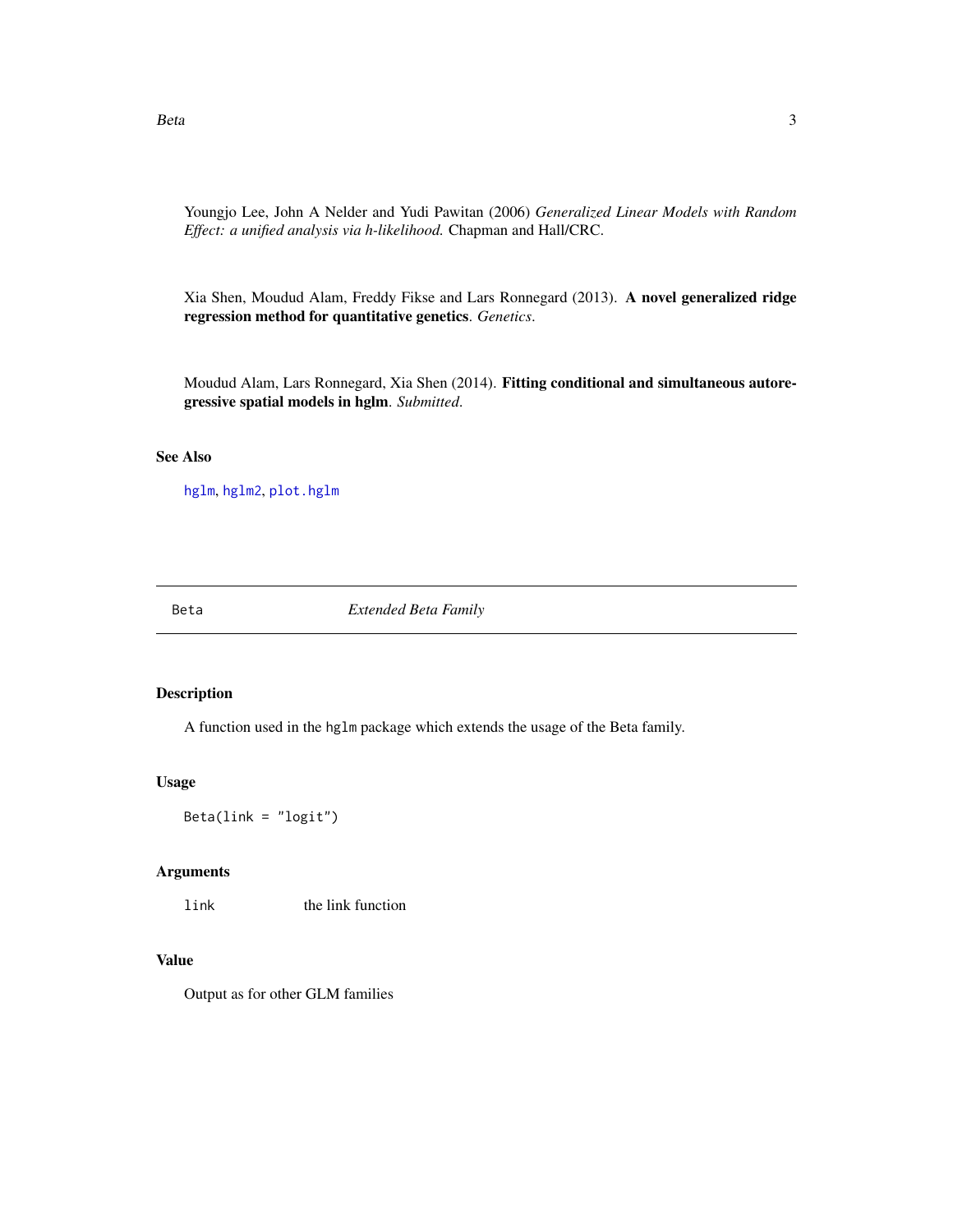#### <span id="page-3-0"></span>Description

A function used in the hglm package which extends the usage of the CAR family.

#### Usage

 $CAR(D, link = "identity", link.random, disp = "inverse")$ 

#### Arguments

|      | the <b>D</b> matrix of the Markov Random Field model.                         |
|------|-------------------------------------------------------------------------------|
| link | the link function for the random effects.                                     |
|      | link.rand.disp the link function for the random effects dispersion parameter. |

#### Value

Output specific for hglm fit, including eigen values and vectors of D.

#### References

Moudud Alam, Lars Ronnegard, Xia Shen (2014). Fitting conditional and simultaneous autoregressive spatial models in hglm. *Submitted*.

<span id="page-3-1"></span>hglm *Fitting Hierarchical Generalized Linear Models*

#### Description

hglm is used to fit hierarchical generalized linear models. It can be used for linear mixed models and generalized linear models with random effects for a variety of links and a variety of distributions for both the outcomes and the random effects. Fixed effects can also be fitted in the dispersion part of the model. The function can be called either by specifying the design matrices or as a [formula](#page-0-0).

#### Usage

```
hglm(X = NULL, y = NULL, Z = NULL, family = gaussian(link = identity),rand.family = gaussian(link = identity), method = "EQL",conv = 1e-6, maxit = 50, startval = NULL, fixed = NULL,
     random = NULL, X.disp = NULL, disp = NULL, link.disp = "log",
     X.rand.disp = NULL, rand.disp = NULL, link.rand.disp = "log",
     data = NULL, weights = NULL, fix.disp = NULL, offset = NULL,
     RandC = ncol(Z), sparse = TRUE, vcovmat = FALSE,
     calc. like = FALSE, bigRR = FALSE, verbose = FALSE, ...)
```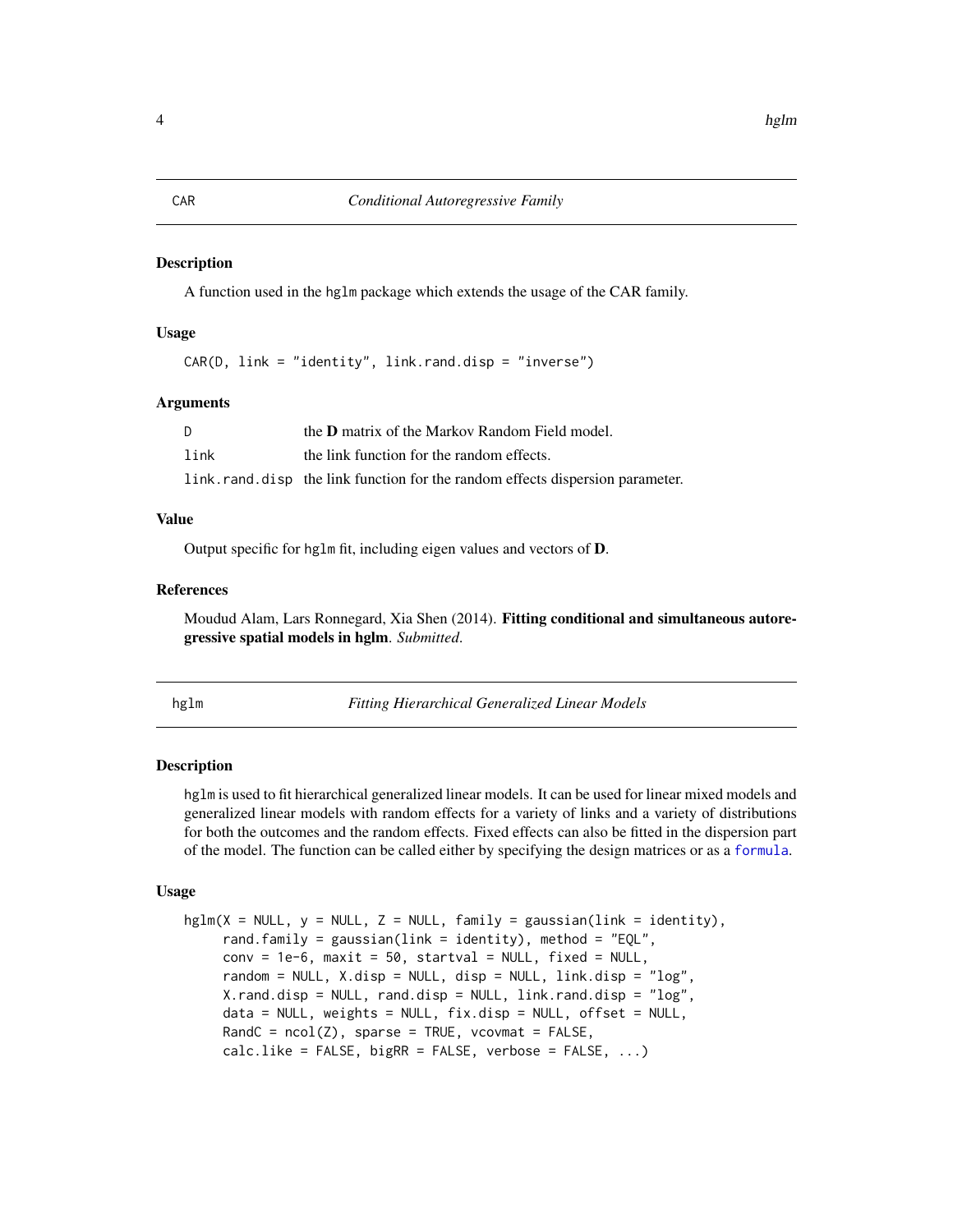#### <span id="page-4-0"></span>hglm 5

### Arguments

| Χ           | matrix. The design matrix for the fixed effects.                                                                                                                                                                                                                                                             |
|-------------|--------------------------------------------------------------------------------------------------------------------------------------------------------------------------------------------------------------------------------------------------------------------------------------------------------------|
| у           | numeric. The dependent variable.                                                                                                                                                                                                                                                                             |
| Ζ           | matrix. The design matrix for the random effects.                                                                                                                                                                                                                                                            |
| family      | family. The description of the error distribution and link function to be used in<br>the mean part of the model. (See family for details of family functions.)                                                                                                                                               |
| rand.family | family. The description of the distribution and link function to be used for the<br>random effect.                                                                                                                                                                                                           |
| method      | character. Estimation method where EQL is the method of interconnected<br>GLMs presented in Lee et al (2006). Apart from the default option EQL there<br>is also an EQL1 option, which improves estimation for GLMMs (especially for<br>Poisson models with a large number of levels in the random effects). |
| conv        | numeric. The convergence criteria (change in linear predictor between itera-<br>tions).                                                                                                                                                                                                                      |
| maxit       | numeric. Maximum number of iterations in the hglm algorithm.                                                                                                                                                                                                                                                 |
| startval    | numeric. A vector of starting values in the following order: fixed effects, ran-<br>dom effect, variance of random effects, variance of residuals.                                                                                                                                                           |
| fixed       | formula. A formula specifying the fixed effects part of the model.                                                                                                                                                                                                                                           |
| random      | formula. A one-sided formula specifying the random effects part of the model.                                                                                                                                                                                                                                |
| X.disp      | matrix. The design matrix for the fixed effects in the residual dispersion part of<br>the model.                                                                                                                                                                                                             |
| disp        | formula. A one-sided formula specifying the fixed effects in the residual dis-<br>persion part of the model.                                                                                                                                                                                                 |
| link.disp   | character. The link function for the residual dispersion part of the model.                                                                                                                                                                                                                                  |
| X.rand.disp | matrix. The design matrix for the fixed effects in the random effects dispersion<br>part of the model.                                                                                                                                                                                                       |
| rand.disp   | formula. A one-sided formula specifying the fixed effects in the random effects<br>dispersion part of the model.                                                                                                                                                                                             |
|             | link.rand.disp character. The link function for the random effects dispersion part of the<br>model.                                                                                                                                                                                                          |
| data        | data. frame. The data frame to be used together with fixed and random.                                                                                                                                                                                                                                       |
| weights     | numeric. Prior weights to be specified in weighted regression.                                                                                                                                                                                                                                               |
| fix.disp    | numeric. A numeric value if the dispersion parameter of the mean model is<br>known, e.g., 1 for binomial and Poisson model.                                                                                                                                                                                  |
| offset      | An offset for the linear predictor of the mean model.                                                                                                                                                                                                                                                        |
| RandC       | numeric. Integers (possibly a vector) specifying the number of column of $Z$ to<br>be used for each of the random-effect terms.                                                                                                                                                                              |
| sparse      | logical. If TRUE, the computation is to be carried out by using sparse matrix<br>technique.                                                                                                                                                                                                                  |
| vcovmat     | logical. If TRUE, the variance-covariance matrix is returned.                                                                                                                                                                                                                                                |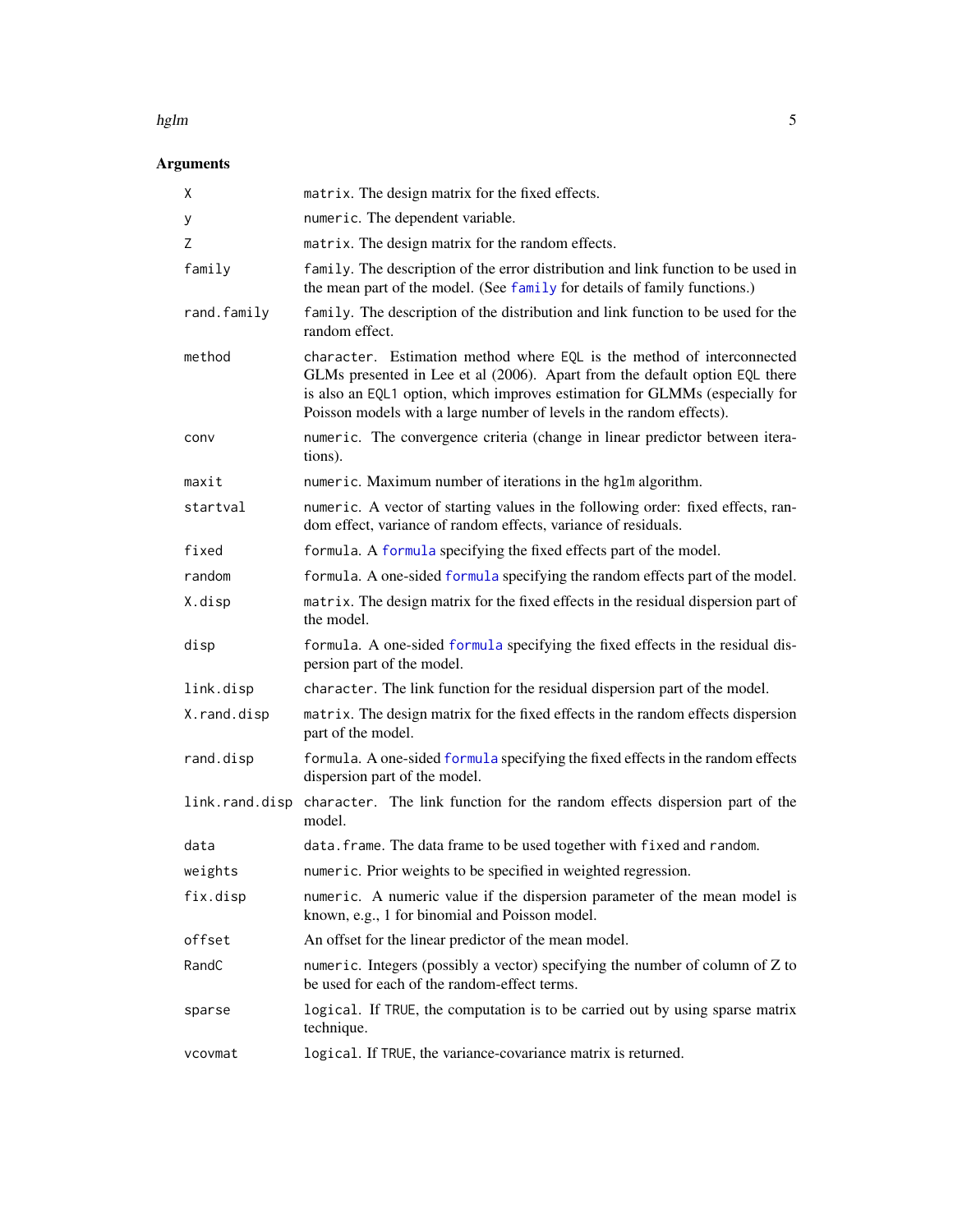<span id="page-5-0"></span>

| calc.like           | logical. If TRUE, likelihoods will be computed at convergence and will be shown<br>via the print or summary methods on the output object.                                                                                                |
|---------------------|------------------------------------------------------------------------------------------------------------------------------------------------------------------------------------------------------------------------------------------|
| bigRR               | logical. If TRUE, and only for the Gaussian model with one random effect term, a<br>specific algorithm will be used for fast fitting high-dimensional $(p \times n)$ problems.<br>See Shen et al. (2013) for more details of the method. |
| verbose             | logical. If TRUE, more information is printed during model fitting process.                                                                                                                                                              |
| $\cdot \cdot \cdot$ | not used.                                                                                                                                                                                                                                |

#### **Details**

Models for hglm are either specified symbolically using [formula](#page-0-0) or by specifying the design matrices ( X, Z and X.disp). The extended quasi likelihood (EQL) method is the default method for estimation of the model parameters. For the Gaussian-Gaussian linear mixed models, it is REML. It should be noted that the EQL estimator can be biased and inconsistent in some special cases e.g. binary pair matched response. A higher order correction might be useful to correct the bias of EQL (Lee et al. 2006). There is also an EQL1 option, which improves estimation for GLMMs (especially for Poisson models with a large number of levels in the random effects). The EQL1 method computes estimates by adjusting the working response as described in the appendix of Lee and Lee (2012).

By default, the dispersion parameter is estimated by the hglm and hglm2 functions. If the dispersion parameter of the mean model is to be held constant, for example if it is desired to be 1 for binomial and Poisson family, then fix.disp=value where, value=1 for the above example, should be used.

#### Interpretation of warning messages

*Remove all NA before input to the hglm function.*

- This message is important and tells the user to delete all lines with missing values from the input data.

#### *Residuals numerically 0 are replaced by 1e-8.* or

#### *Hat-values numerically 1 are replaced by 1 - 1e-8.*

- These messages are often not important as they usually reflect a numerical issue in an intermediate step of the iterative fitting algorithm. However, it is a good idea to check that there are no hat values equal to 1 in the final output.

#### Value

It returns an object of class hglm consiting of the following values.

| fixef    | fixed effect estimates.                                                                                             |
|----------|---------------------------------------------------------------------------------------------------------------------|
| ranef    | random effect estimates.                                                                                            |
| RandC    | integers (possibly a vector) specified the number of column of Z to be used for<br>each of the random-effect terms. |
| varFix   | dispersion parameter of the mean model (residual variance for LMM).                                                 |
| varRanef | dispersion parameter of the random effects (variance of random effects for GLMM).                                   |
| CAR.rho  | parameter estimate for a MRF spatial model.                                                                         |
| CAR.tau  | parameter estimate for a MRF spatial model.                                                                         |
|          |                                                                                                                     |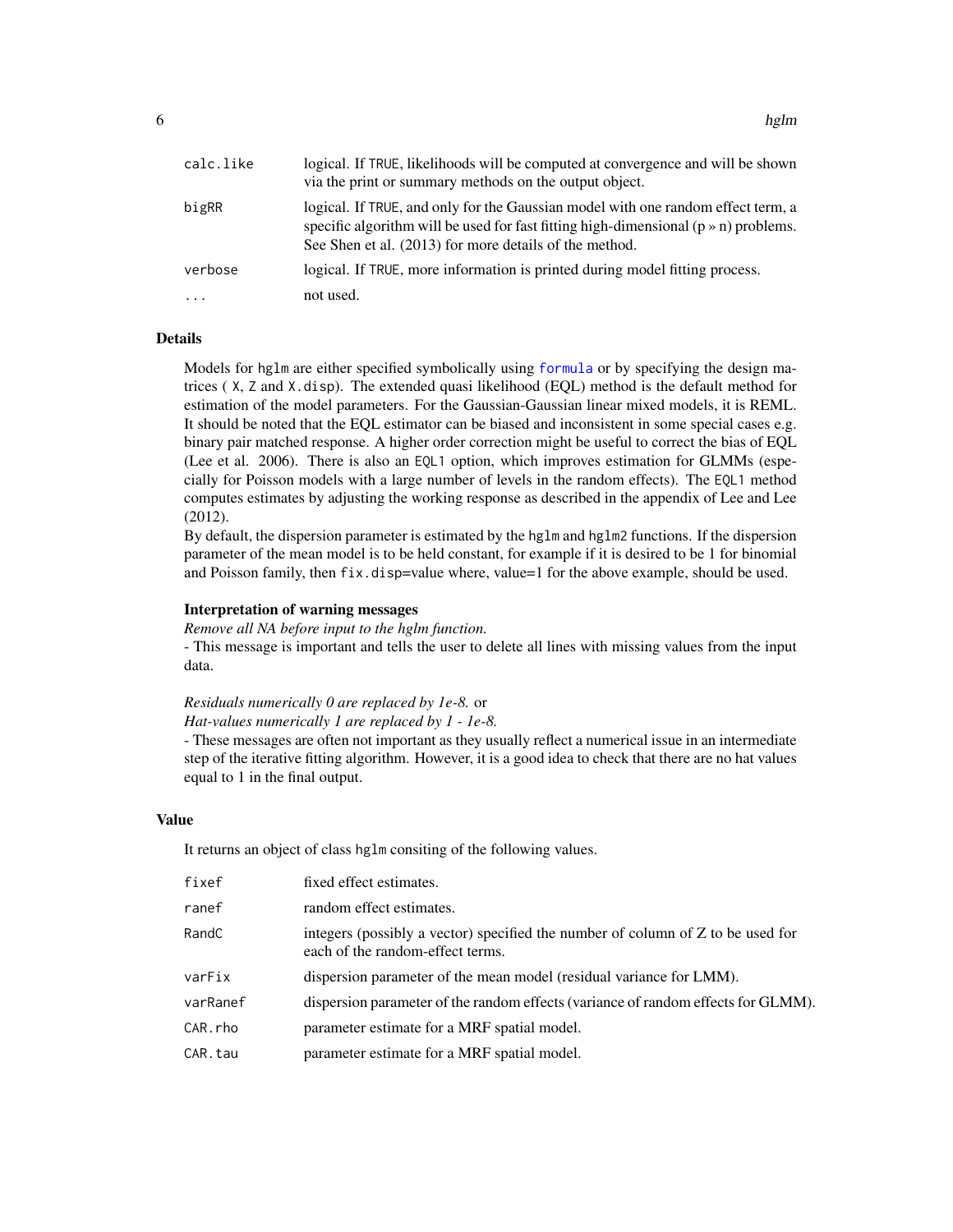#### hglm  $\sim$  7

| iter        | number of iterations used.                                                                                                                                                                                                                                                                                                                                                                                            |
|-------------|-----------------------------------------------------------------------------------------------------------------------------------------------------------------------------------------------------------------------------------------------------------------------------------------------------------------------------------------------------------------------------------------------------------------------|
| Converge    | specifies if the algorithm converged.                                                                                                                                                                                                                                                                                                                                                                                 |
| SeFe        | standard errors of fixed effects.                                                                                                                                                                                                                                                                                                                                                                                     |
| SeRe        | standard errors of random effects.                                                                                                                                                                                                                                                                                                                                                                                    |
| dfReFe      | deviance degrees of freedom for the mean part of the model.                                                                                                                                                                                                                                                                                                                                                           |
| SummVC1     | estimates and standard errors of the linear predictor in the dispersion model.                                                                                                                                                                                                                                                                                                                                        |
| SummVC2     | estimates and standard errors of the linear predictor for the dispersion parameter<br>of the random effects.                                                                                                                                                                                                                                                                                                          |
| dev         | individual deviances for the mean part of the model.                                                                                                                                                                                                                                                                                                                                                                  |
| hv          | hatvalues for the mean part of the model.                                                                                                                                                                                                                                                                                                                                                                             |
| resid       | studentized residuals for the mean part of the model.                                                                                                                                                                                                                                                                                                                                                                 |
| fv          | fitted values for the mean part of the model.                                                                                                                                                                                                                                                                                                                                                                         |
| disp.fv     | fitted values for the dispersion part of the model.                                                                                                                                                                                                                                                                                                                                                                   |
| disp.resid  | standardized deviance residuals for the dispersion part of the model.                                                                                                                                                                                                                                                                                                                                                 |
| link.disp   | link function for the dispersion part of the model.                                                                                                                                                                                                                                                                                                                                                                   |
| <b>VCOV</b> | the variance-covariance matrix.                                                                                                                                                                                                                                                                                                                                                                                       |
| likelihood  | a list of log-likelihood values for model selection purposes, where \$hlik is the<br>log-h-likelihood, \$pvh the adjusted profile log-likelihood profiled over random<br>effects, \$pbvh the adjusted profile log-likelihood profiled over fixed and random<br>effects, and \$cAIC the conditional AIC. (NOTE: In some earlier version (version<br>$\langle 2.0 \rangle$ -2 times the log-likelihoods were reported.) |
| bad         | the index of the influential observation.                                                                                                                                                                                                                                                                                                                                                                             |

#### Author(s)

Moudud Alam, Lars Ronnegard, Xia Shen

#### References

Lars Ronnegard, Xia Shen and Moudud Alam (2010). hglm: A Package for Fitting Hierarchical Generalized Linear Models. *The R Journal*, 2(2), 20-28.

Youngjo Lee, John A Nelder and Yudi Pawitan (2006) *Generalized Linear Models with Random Effect: a unified analysis via h-likelihood.* Chapman and Hall/CRC.

Xia Shen, Moudud Alam, Freddy Fikse and Lars Ronnegard (2013). A novel generalized ridge regression method for quantitative genetics. *Genetics* 193(4), ?1255-1268.

Moudud Alam, Lars Ronnegard, Xia Shen (2014). Fitting conditional and simultaneous autoregressive spatial models in hglm. *Submitted*.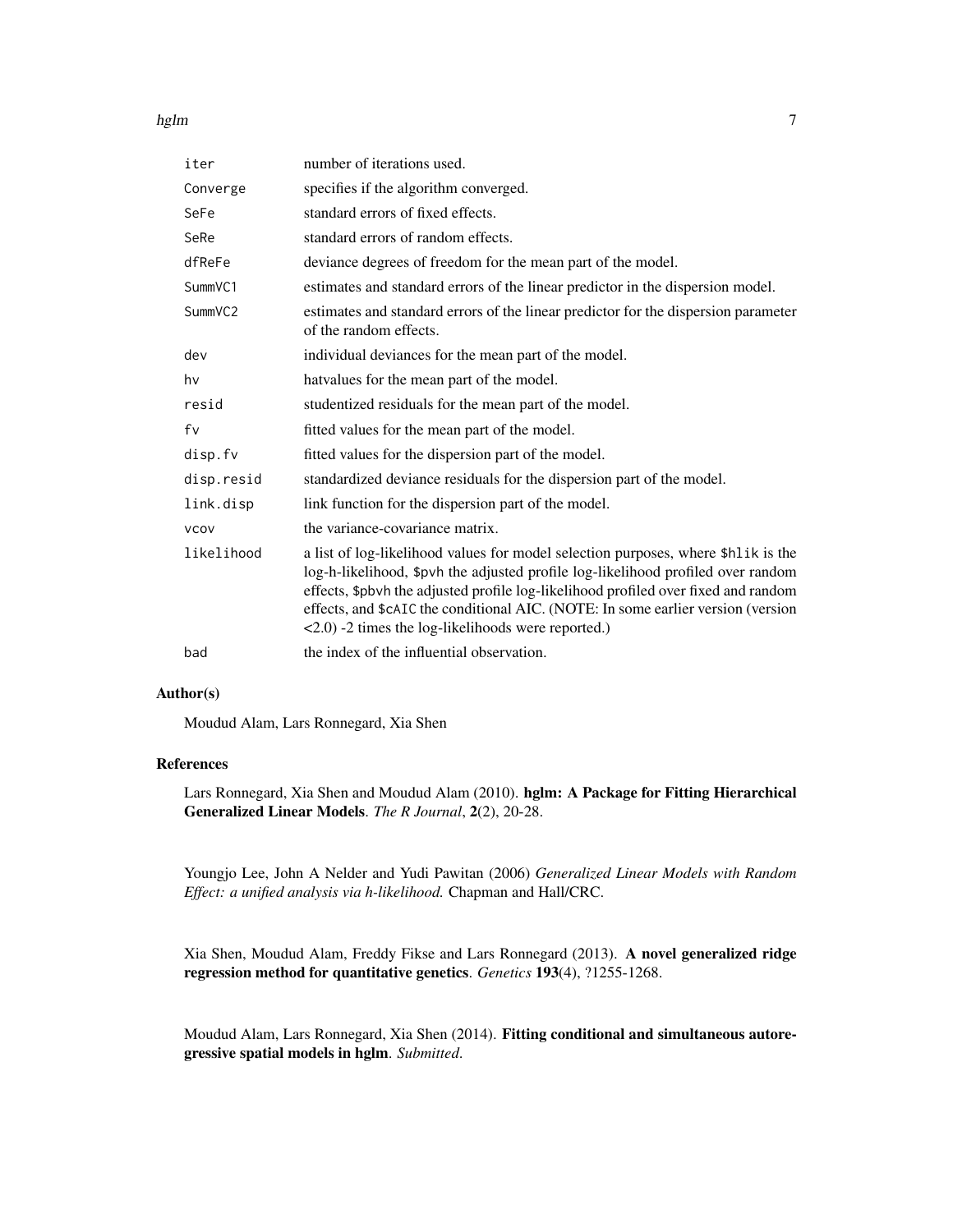<span id="page-7-0"></span>Woojoo Lee and Youngjo Lee (2012). Modifications of REML algorithm for hglms. *Statistics and Computing* 22, 959-966.

#### See Also

[hglm2](#page-9-1)

#### Examples

```
# Find more examples and instructions in the package vignette:
# vignette('hglm')
require(hglm)
# --------------------- #
# semiconductor example #
# --------------------- #
data(semiconductor)
m11 <- hglm(fixed = y \sim x1 + x3 + x5 + x6,
            random = \sim 1|Device,
            family = Gamma(link = log),
            disp = \sim x2 + x3, data = semiconductor)
summary(m11)
plot(m11, cex = .6, pch = 1,cex.axis = 1/.6, cex.lab = 1/.6,
     cex.main = 1/.6, mar = c(3, 4.5, 0, 1.5))
# ------------------- #
# redo it using hglm2 #
# ------------------- #
m12 <- hglm2(y \sim x1 + x3 + x5 + x6 + (1|Device),
             family = Gamma(link = log),disp = \sim x2 + x3, data = semiconductor)
summary(m12)
# -------------------------- #
# redo it using matrix input #
# -------------------------- #
attach(semiconductor)
m13 \le - \text{hglm}(y = y, X = \text{model.matrix}(\sim x1 + x3 + x5 + x6),Z = kronecker(diag(16), rep(1, 4)),
            X.disp = model.matrix (~ x2 + x3),family = Gamma(link = log))summary(m13)
# --------------------- #
```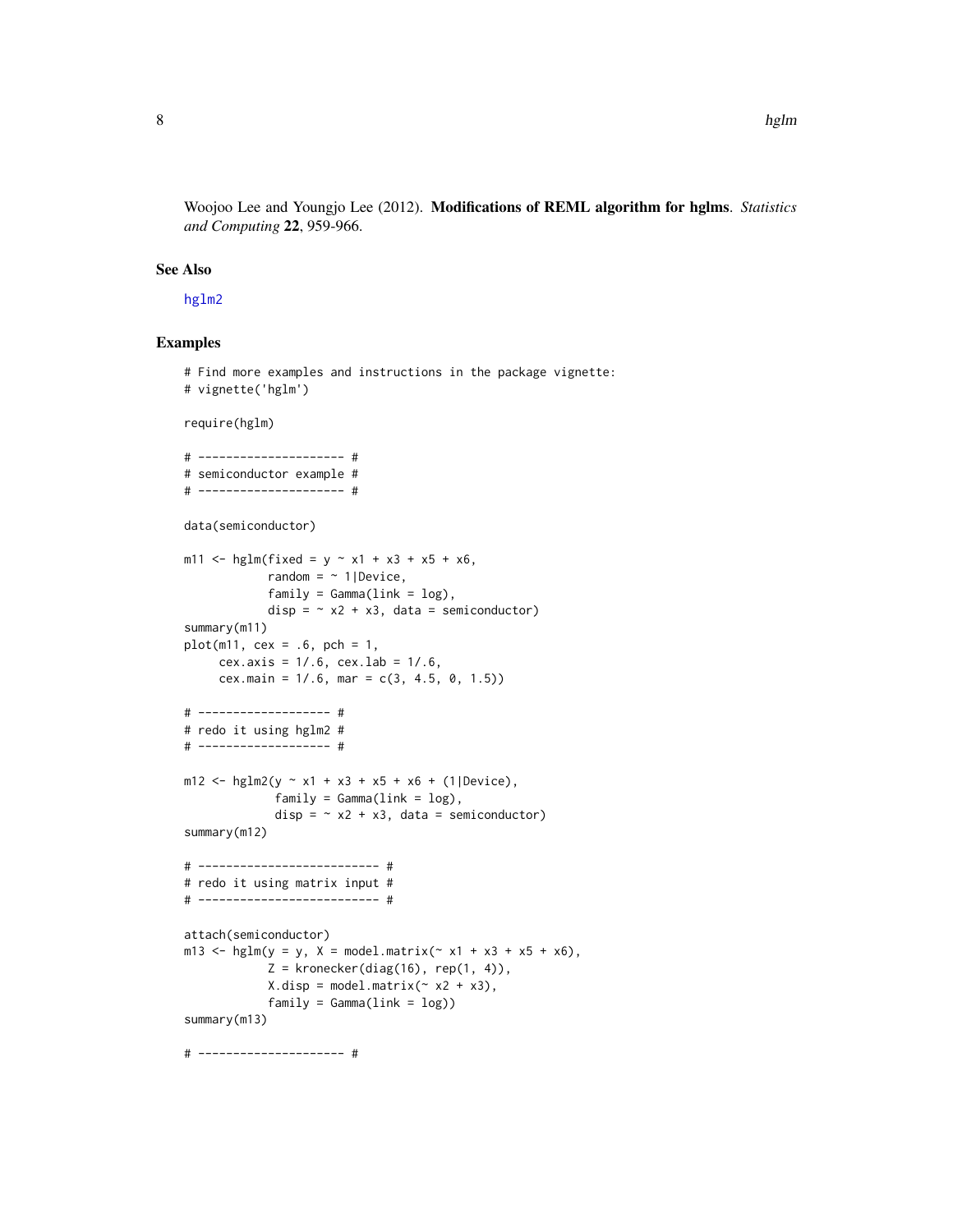#### hglm 9

```
# verbose & likelihoods #
# --------------------- #
m14 <- hglm(fixed = y ~ x1 + x3 + x5 + x6,
             random = \sim 1|Device,
             family = Gamma(link = log),
             disp = \sim x2 + x3, data = semiconductor,
             verbose = TRUE, calc.like = TRUE)
summary(m14)
# --------------------------------------------- #
# simulated example with 2 random effects terms #
# --------------------------------------------- #
## Not run:
set.seed(911)
x1 <- rnorm(100)
x2 < - rnorm(100)
x3 < - rnorm(100)
z1 <- factor(rep(LETTERS[1:10], rep(10, 10)))
z2 <- factor(rep(letters[1:5], rep(20, 5)))
Z1 \leftarrow \text{model.matrix}(\sim 0 + z1)Z2 \leq - model.matrix(\sim 0 + z2)
u1 <- rnorm(10, 0, sqrt(2))
u2 <- rnorm(5, 0, sqrt(3))
y <- 1 + 2*x1 + 3*x2 + Z1%*%u1 + Z2%*%u2 + rnorm(100, 0, sqrt(exp(x3)))
dd <- data.frame(x1 = x1, x2 = x2, x3 = x3, z1 = z1, z2 = z2, y = y)
(m21 \leq - \text{hglm}(X = \text{cbind}(rep(1, 100), x1, x2), y = y, Z = \text{cbind}(Z1, Z2),RandC = c(10, 5))summary(m21)
plot(m21)
# m21 is the same as:
(m21b <- hglm(X = cbind(rep(1, 100), x1, x2), y = y, Z = cbind(Z1, Z2),
               rand.family = list(gaussian(), gaussian()), RandC = c(10, 5))
(m22 < - \text{hglm2}(y \sim x1 + x2 + (1|z1) + (1|z2), \text{data} = dd, \text{vcovmat} = \text{TRUE})image(m22$vcov, main = 'Variance-covariance Matrix')
summary(m22)
plot(m22)
m31 <- hglm2(y ~ x1 + x2 + (1|z1) + (1|z2), disp = ~ x3, data = dd)
print (m31)
summary(m31)
plot(m31)
# ------------------------------- #
# Markov random field (MRF) model #
# ------------------------------- #
data(cancer)
logE < - log(E)X11 <- model.matrix(~Paff)
m41 <- hglm(X = X11, y = 0, Z = diag(length(0)),
```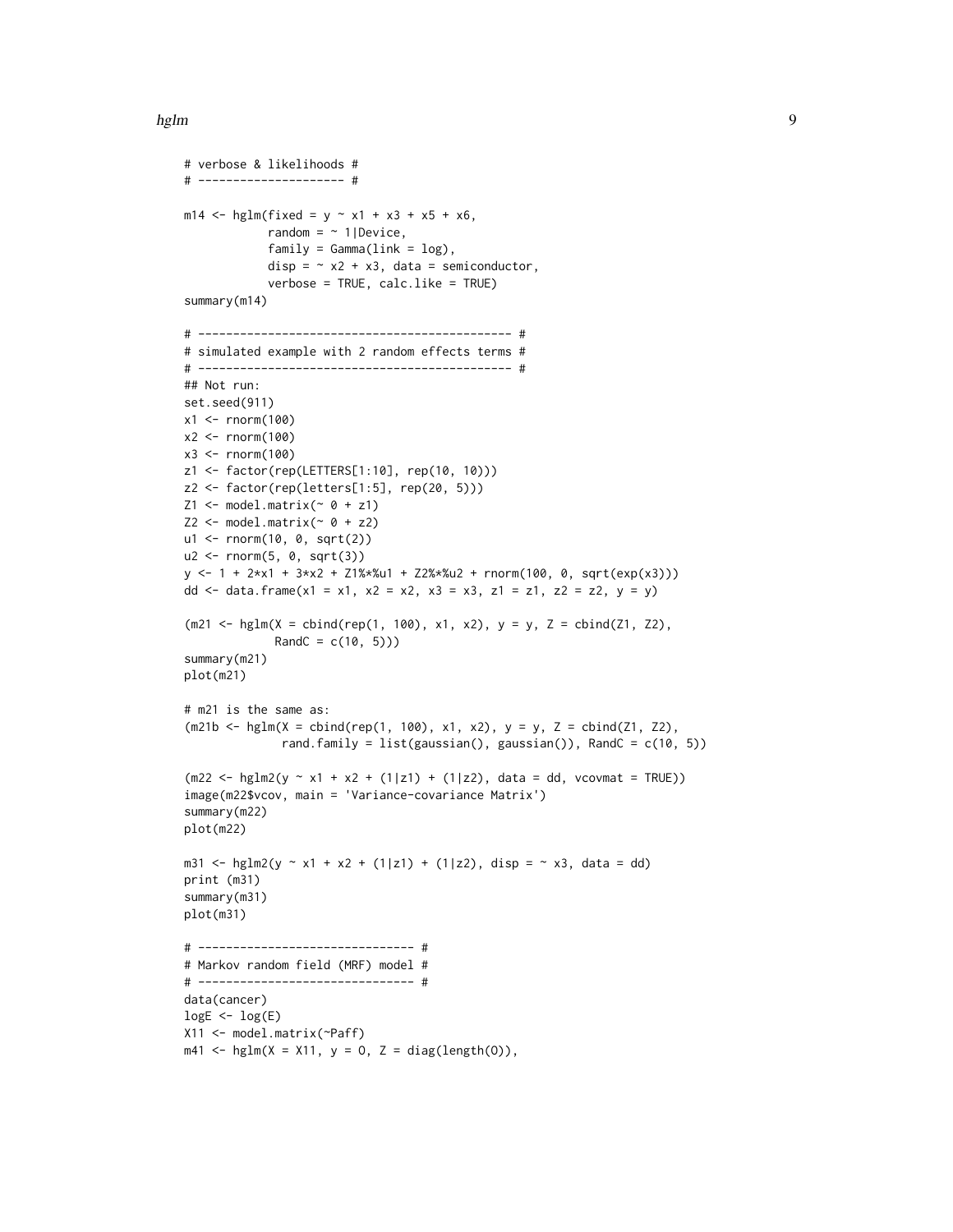```
family = poisson(), rand-family = CAR(D = nbr),offset = logE, conv = 1e-9, maxit = 200, fix.disp = 1)
summary(m41)
data(ohio)
m42 \leq - hglm(fixed = MedianScore \sim 1,
            random = \sim 1 | district,
            rand.family = CAR(D = ohioDistrictDistMat),
            data = ohioMedian)
summary(m42)
require(sp)
districtShape <- as.numeric(substr(as.character(ohioShape@data$UNSDIDFP), 3, 7))
CARfit <- matrix(m42$ranef + m42$fixef, dimnames = list(rownames(ohioDistrictDistMat), NULL))
ohioShape@data$CAR <- CARfit[as.character(districtShape),]
ohioShape@data$CAR[353] <- NA # remove estimate of Lake Erie
spplot(ohioShape, zcol = "CAR", main = "Fitted values from CAR",
        col.regions = heat.colors(1000)[1000:1], cuts = 1000)
## End(Not run)
```
<span id="page-9-1"></span>hglm2 *Fitting Hierarchical Generalized Linear Models*

#### Description

hglm2 is used to fit hierarchical generalized linear models. hglm2 is used to fit hierarchical generalized linear models. It extends the hglm function by allowing for several random effects, where the model is specified in lme4 convension, and also by implementing sparse matrix techniques using the Matrix library.

#### Usage

```
hglm2(meanmodel, data = NULL, family = gaussian(link = identity),
     rand.family = gaussian(link = identity), method = "EQL",conv = 1e-6, maxit = 50, startval = NULL,
     X.disp = NULL, disp = NULL, link.disp = "log",
     weights = NULL, fix.disp = NULL, offset = NULL,
     sparse = TRUE, vcovmat = FALSE, calc.like = FALSE,
     RandC = NULL, bigRR = FALSE, verbose = FALSE, ...)
```
#### Arguments

| meanmodel | formula. A two sided formula specifying the fixed and random terms in lme4<br>convention, e.g. $y \sim x1 + (1 id)$ indicates y as response, x1 as the fixed effect<br>and (1   id) represent a random intercept for each level of id. |
|-----------|----------------------------------------------------------------------------------------------------------------------------------------------------------------------------------------------------------------------------------------|
| data      | data. frame. An optional data frame from where the variables in the mean model<br>(and possibly disp) are to be obtained. It is expected that the data frame does<br>not contain any missing value.                                    |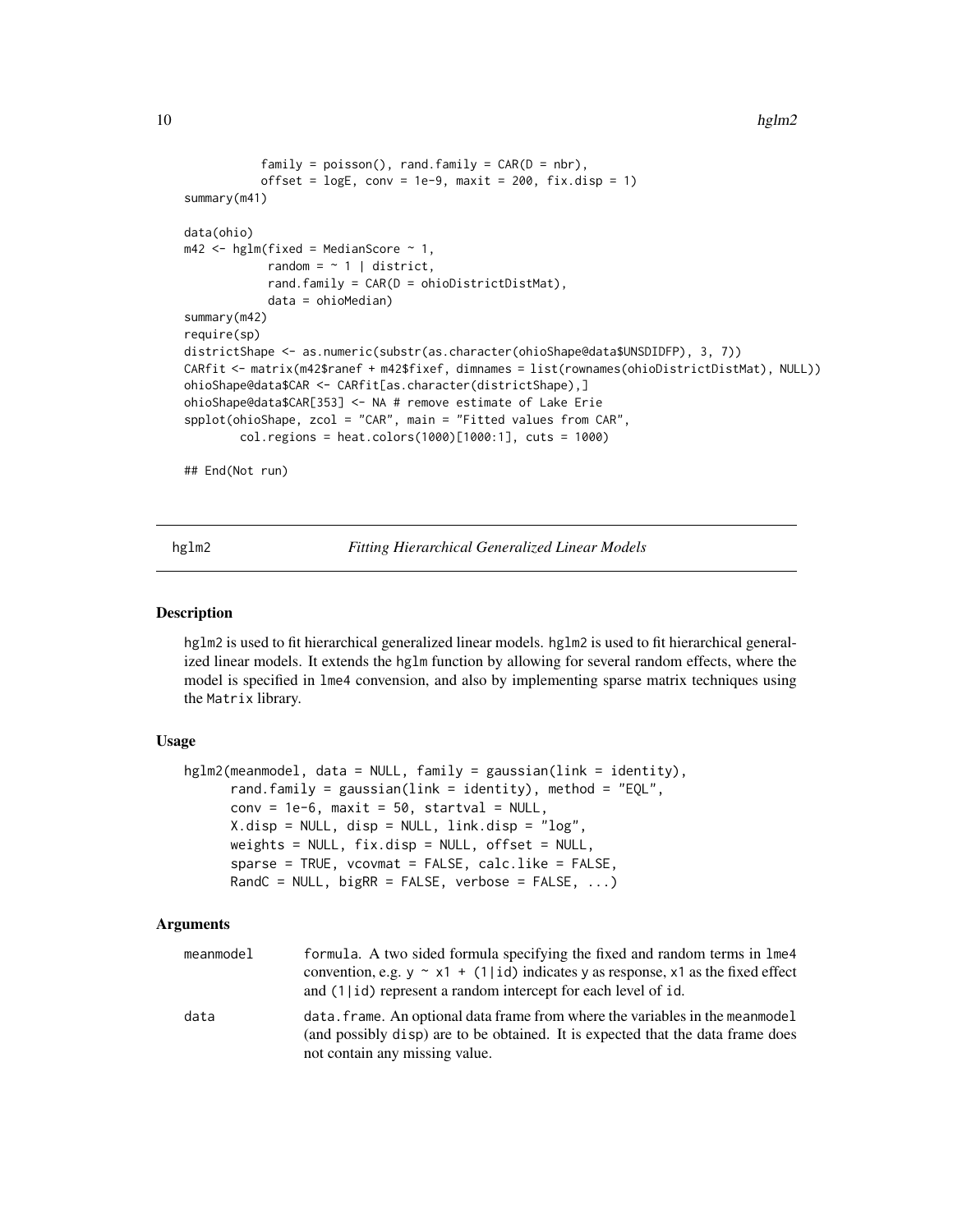#### <span id="page-10-0"></span>hglm2  $11$

| family      | family. The description of the error distribution and link function to be used in<br>the mean part of the model. (See family for details of family functions.)                                                                                                                                               |
|-------------|--------------------------------------------------------------------------------------------------------------------------------------------------------------------------------------------------------------------------------------------------------------------------------------------------------------|
| rand.family | family. The description of the distribution and link function to be used for the<br>random effect.                                                                                                                                                                                                           |
| method      | character. Estimation method where EQL is the method of interconnected<br>GLMs presented in Lee et al (2006). Apart from the default option EQL there<br>is also an EQL1 option, which improves estimation for GLMMs (especially for<br>Poisson models with a large number of levels in the random effects). |
| conv        | numeric. The convergence criteria (change in linear predictor between itera-<br>tions).                                                                                                                                                                                                                      |
| maxit       | numeric. Maximum number of iterations in the hglm algorithm.                                                                                                                                                                                                                                                 |
| startval    | numeric. A vector of starting values in the following order: fixed effects, ran-<br>dom effect, variance of random effects, variance of residuals.                                                                                                                                                           |
| X.disp      | matrix. The design matrix for the fixed effects in the dispersion part of the<br>model.                                                                                                                                                                                                                      |
| disp        | formula. A one-sided formula specifying the fixed effects in the dispersion<br>part of the model.                                                                                                                                                                                                            |
| link.disp   | character. The link function for the dispersion part of the model.                                                                                                                                                                                                                                           |
| weights     | numeric. Prior weights to be specified in weighted regression.                                                                                                                                                                                                                                               |
| fix.disp    | numeric. A numeric value if the dispersion parameter of the mean model is<br>known, e.g., 1 for binomial and Poisson model.                                                                                                                                                                                  |
| offset      | An offset for the linear predictor of the mean model.                                                                                                                                                                                                                                                        |
| sparse      | logical. If TRUE, the computation is to be carried out by using sparse matrix<br>technique.                                                                                                                                                                                                                  |
| vcovmat     | logical. If TRUE, the variance-covariance matrix is exported.                                                                                                                                                                                                                                                |
| calc.like   | logical. If TRUE, likelihoods will be computed at convergence and will be shown<br>via the print or summary methods on the output object.                                                                                                                                                                    |
| RandC       | numeric. Necessary in old versions but can be neglected now. Integers (possi-<br>bly a vector) specifying the number of column of Z to be used for each of the<br>random-effect terms.                                                                                                                       |
| bigRR       | logical. If TRUE, and only for the Gaussian model with one random effect term, a<br>specific algorithm will be used for fast fitting high-dimensional $(p \times n)$ problems.<br>See Shen et al. (2013) for more details of the method.                                                                     |
| verbose     | logical. If TRUE, more information is printed during model fitting process.                                                                                                                                                                                                                                  |
| $\cdots$    | not used.                                                                                                                                                                                                                                                                                                    |

### Details

Models for hglm are either specified symbolically using [formula](#page-0-0) or by specifying the design matrices ( X, Z and X.disp). Currently, only the extended quasi likelihood (EQL) method is available for the estimation of the model parameters. Only for the Gaussian-Gaussina linear mixed models, it is REML. It should be noted that the EQL estimator can be biased and inconsistent in some special cases e.g. binary pair matched response. A higher order correction might be useful to correct the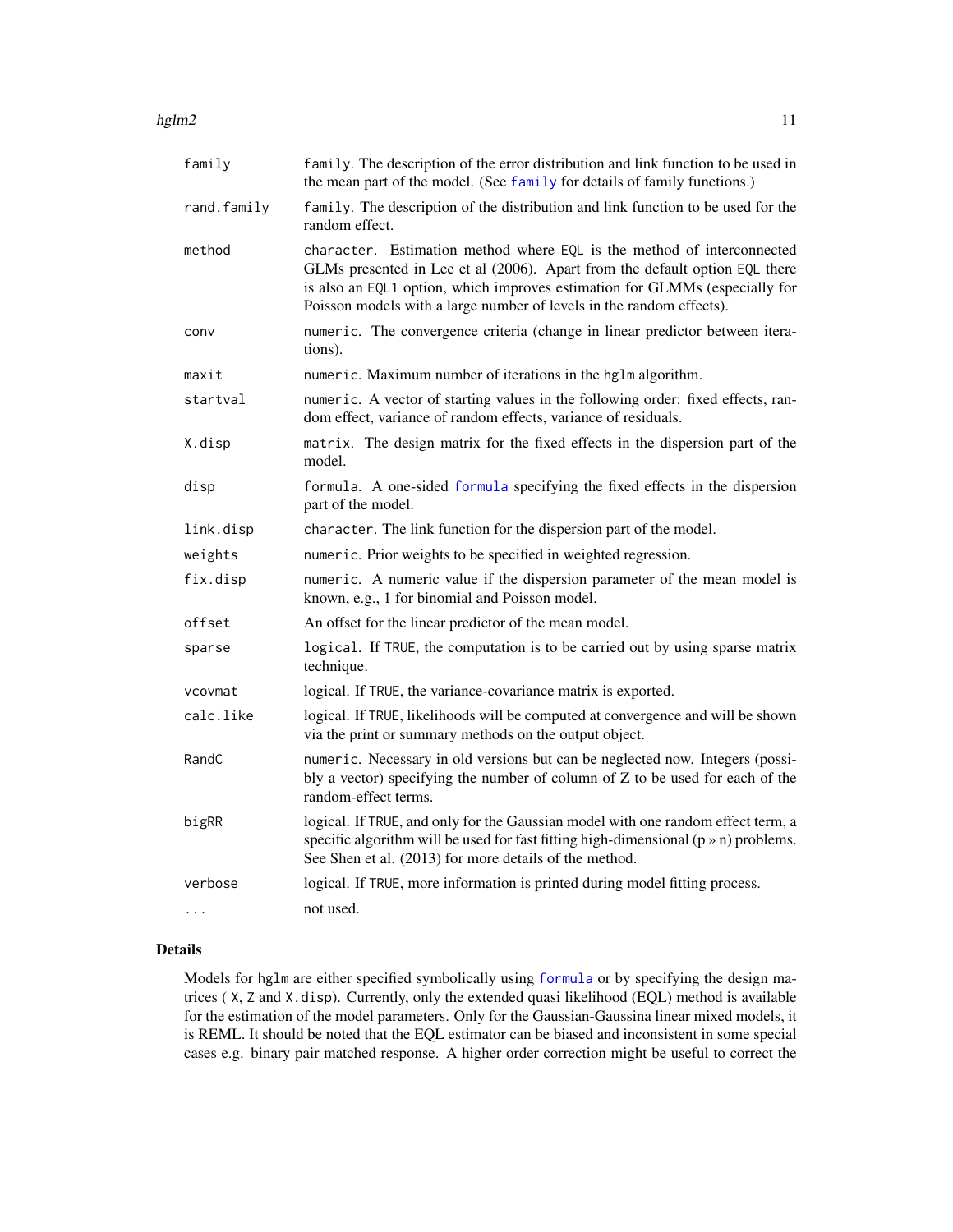bias of EQL (Lee et al. 2006). But, those currections are not implemented in the current version. By default, the dispersion parameter is always estimated via EQL. If the dispersion parameter of the mean model is to be held constant, for example if it is desired to be 1 for binomial and Poisson family, then fix.disp=value where, value=1 for the above example, should be used.

#### Value

It returns an object of class hglm consiting of the following values.

| fixef       | fixed effect estimates.                                                                                                                                                                                                                                                                                                             |
|-------------|-------------------------------------------------------------------------------------------------------------------------------------------------------------------------------------------------------------------------------------------------------------------------------------------------------------------------------------|
| ranef       | random effect estimates.                                                                                                                                                                                                                                                                                                            |
| RandC       | integers (possibly a vector) specified the number of column of Z to be used for<br>each of the random-effect terms.                                                                                                                                                                                                                 |
| varFix      | dispersion parameter of the mean model (residual variance for LMM).                                                                                                                                                                                                                                                                 |
| varRanef    | dispersion parameter of the random effects (variance of random effects for GLMM).                                                                                                                                                                                                                                                   |
| iter        | number of iterations used.                                                                                                                                                                                                                                                                                                          |
| Converge    | specifies if the algorithm converged.                                                                                                                                                                                                                                                                                               |
| SeFe        | standard errors of fixed effects.                                                                                                                                                                                                                                                                                                   |
| SeRe        | standard errors of random effects.                                                                                                                                                                                                                                                                                                  |
| dfReFe      | deviance degrees of freedom for the mean part of the model.                                                                                                                                                                                                                                                                         |
| SummVC1     | estimates and standard errors of the linear predictor in the dispersion model.                                                                                                                                                                                                                                                      |
| SummVC2     | estimates and standard errors of the linear predictor for the dispersion parameter<br>of the random effects.                                                                                                                                                                                                                        |
| dev         | individual deviances for the mean part of the model.                                                                                                                                                                                                                                                                                |
| hv          | hatvalues for the mean part of the model.                                                                                                                                                                                                                                                                                           |
| resid       | studentized residuals for the mean part of the model.                                                                                                                                                                                                                                                                               |
| fv          | fitted values for the mean part of the model.                                                                                                                                                                                                                                                                                       |
| disp.fv     | fitted values for the dispersion part of the model.                                                                                                                                                                                                                                                                                 |
| disp.resid  | standardized deviance residuals for the dispersion part of the model.                                                                                                                                                                                                                                                               |
| link.disp   | link function for the dispersion part of the model.                                                                                                                                                                                                                                                                                 |
| <b>VCOV</b> | the variance-covariance matrix.                                                                                                                                                                                                                                                                                                     |
| likelihood  | a list of log-likelihood values for model selection purposes, where \$h1ik is -<br>2 times the log-h-likelihood, \$pvh -2 times the adjusted profile log-likelihood<br>profiled over random effects, \$pbvh -2 times the adjusted profile log-likelihood<br>profiled over fixed and random effects, and \$cAIC the conditional AIC. |
| bad         | the index of the influential observation.                                                                                                                                                                                                                                                                                           |

#### Author(s)

Moudud Alam, Xia Shen, Lars Ronnegard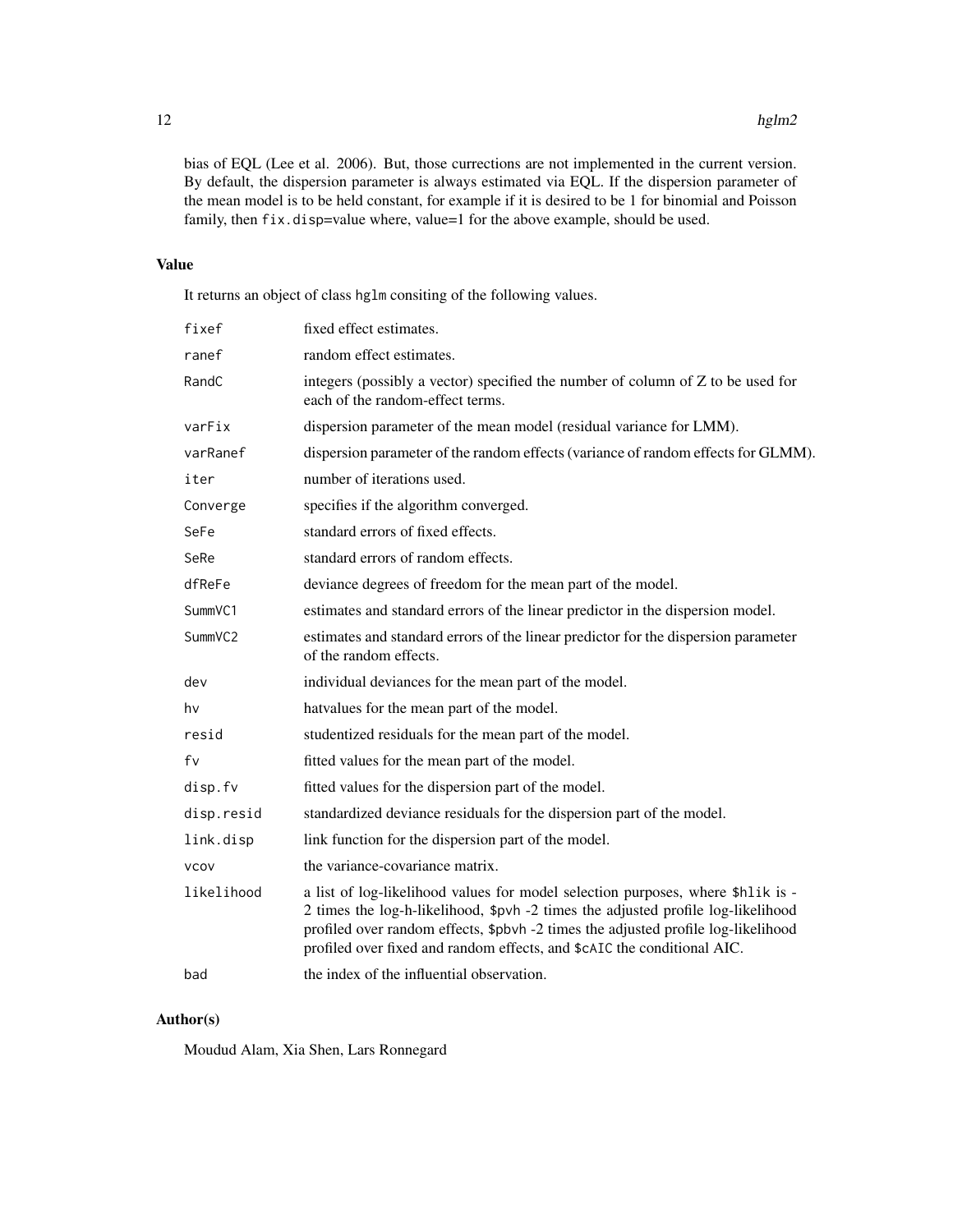#### <span id="page-12-0"></span>hglm2  $\mu$  13

#### References

Lars Ronnegard, Xia Shen and Moudud Alam (2010). hglm: A Package for Fitting Hierarchical Generalized Linear Models. *The R Journal*, 2(2), 20-28.

Youngjo Lee, John A Nelder and Yudi Pawitan (2006) *Generalized Linear Models with Random Effect: a unified analysis via h-likelihood.* Chapman and Hall/CRC.

Xia Shen, Moudud Alam, Freddy Fikse and Lars Ronnegard (2013). A novel generalized ridge regression method for quantitative genetics. *Genetics*.

Moudud Alam, Lars Ronnegard, Xia Shen (2014). Fitting conditional and simultaneous autoregressive spatial models in hglm. *Submitted*.

#### See Also

[hglm](#page-3-1)

#### Examples

```
# Find more examples and instructions in the package vignette:
# vignette('hglm')
require(hglm)
# --------------------- #
# semiconductor example #
# --------------------- #
data(semiconductor)
m11 <- hglm(fixed = y ~ x1 + x3 + x5 + x6,
            random = \sim 1|Device,
            family = Gamma(link = log),
            disp = \sim x2 + x3, data = semiconductor)
summary(m11)
plot(m11, cex = .6, pch = 1,cex.axis = 1/.6, cex.lab = 1/.6,
     cex.main = 1/.6, mar = c(3, 4.5, 0, 1.5))
# ------------------- #
# redo it using hglm2 #
# ------------------- #
m12 <- hglm2(y \sim x1 + x3 + x5 + x6 + (1|Device),
             family = Gamma(link = log),disp = \sim x2 + x3, data = semiconductor)
summary(m12)
```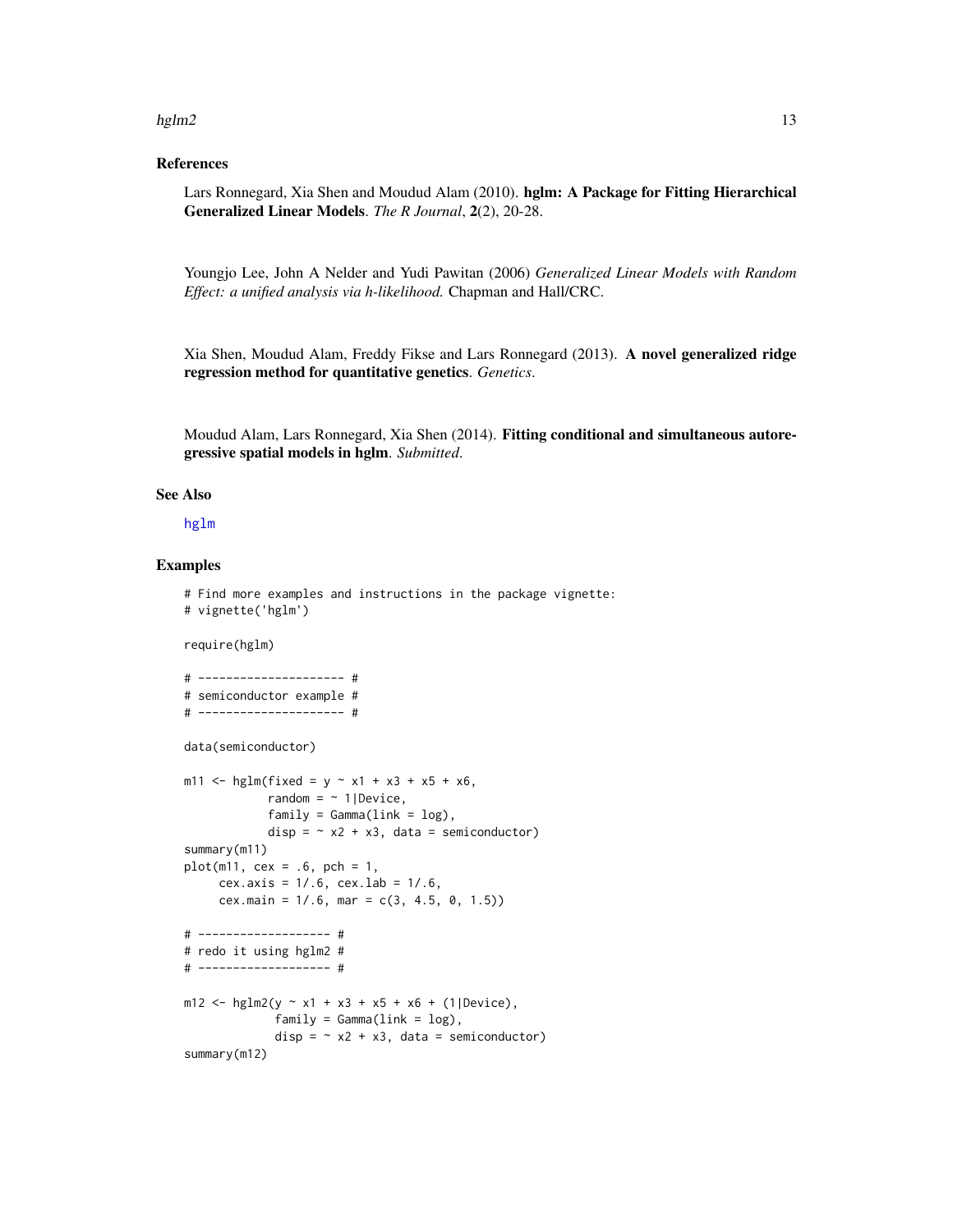```
# -------------------------- #
# redo it using matrix input #
# -------------------------- #
attach(semiconductor)
m13 <- hglm(y = y, X = model.matrix(\sim x1 + x3 + x5 + x6),
             Z = kronecker(diag(16), rep(1, 4)),
             X.disp = model.matrix(^x x2 + x3),family = Gamma(link = log))summary(m13)
# --------------------- #
# verbose & likelihoods #
# --------------------- #
m14 <- hglm(fixed = y ~ x1 + x3 + x5 + x6,
             random = ~1|Device,
             family = Gamma(link = log),
             disp = \sim x2 + x3, data = semiconductor,
             verbose = TRUE, calc.like = TRUE)
summary(m14)
# --------------------------------------------- #
# simulated example with 2 random effects terms #
# --------------------------------------------- #
## Not run:
set.seed(911)
x1 <- rnorm(100)x2 <- rnorm(100)
x3 < - rnorm(100)
z1 <- factor(rep(LETTERS[1:10], rep(10, 10)))
z2 <- factor(rep(letters[1:5], rep(20, 5)))
Z1 \leftarrow \text{model.matrix}(\sim \emptyset + z1)Z2 \leq - model.matrix(\sim 0 + z2)
u1 <- rnorm(10, 0, sqrt(2))
u2 <- rnorm(5, 0, sqrt(3))
y <- 1 + 2*x1 + 3*x2 + Z1%*%u1 + Z2%*%u2 + rnorm(100, 0, sqrt(exp(x3)))
dd <- data.frame(x1 = x1, x2 = x2, x3 = x3, z1 = z1, z2 = z2, y = y)
(m21 \leq -\text{hglm}(X = \text{cbind}(rep(1, 100), x1, x2), y = y, Z = \text{cbind}(Z1, Z2),RandC = c(10, 5))summary(m21)
plot(m21)
(m22 < - \text{hglm2}(y \sim x1 + x2 + (1|z1) + (1|z2), \text{data} = \text{dd}, \text{vcovmat} = \text{TRUE})image(m22$vcov, main = 'Variance-covariance Matrix')
summary(m22)
plot(m22)
m31 <- hglm2(y ~ x1 + x2 + (1|z1) + (1|z2), disp = ~ x3, data = dd)
print (m31)
summary(m31)
```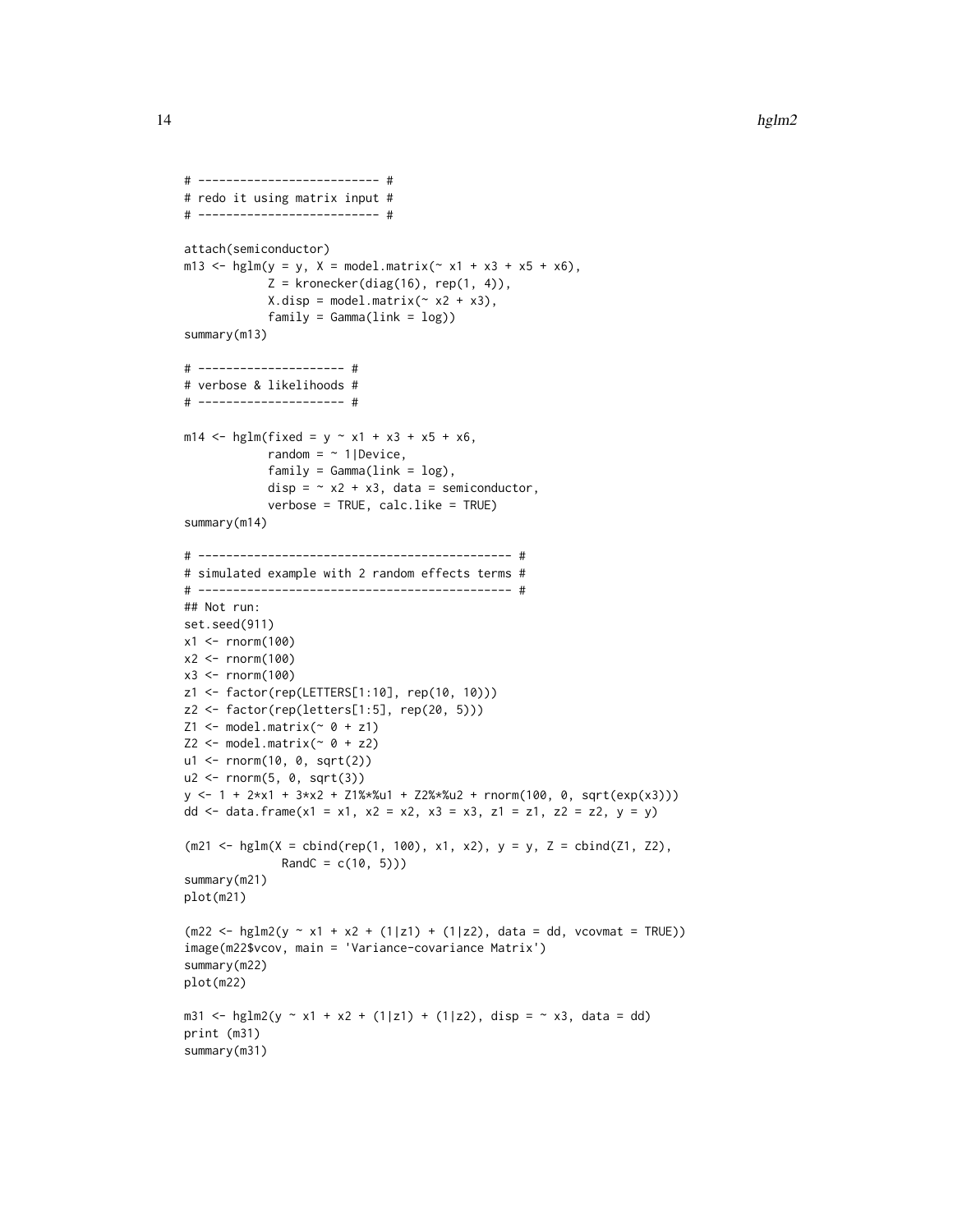#### <span id="page-14-0"></span>inverse.gamma 15

plot(m31)

## End(Not run)

inverse.gamma *Inverse Gamma Family*

### Description

A function used in the hglm package for the inverse Gamma family.

#### Usage

inverse.gamma(link="inverse")

#### Arguments

link Link function.

#### Value

Output as for other GLM families

inverse.sqrt *Inverse Square Root Family*

#### Description

A function used in the hglm package for the inverse square root family.

### Usage

inverse.sqrt()

#### Value

Output as for other GLM families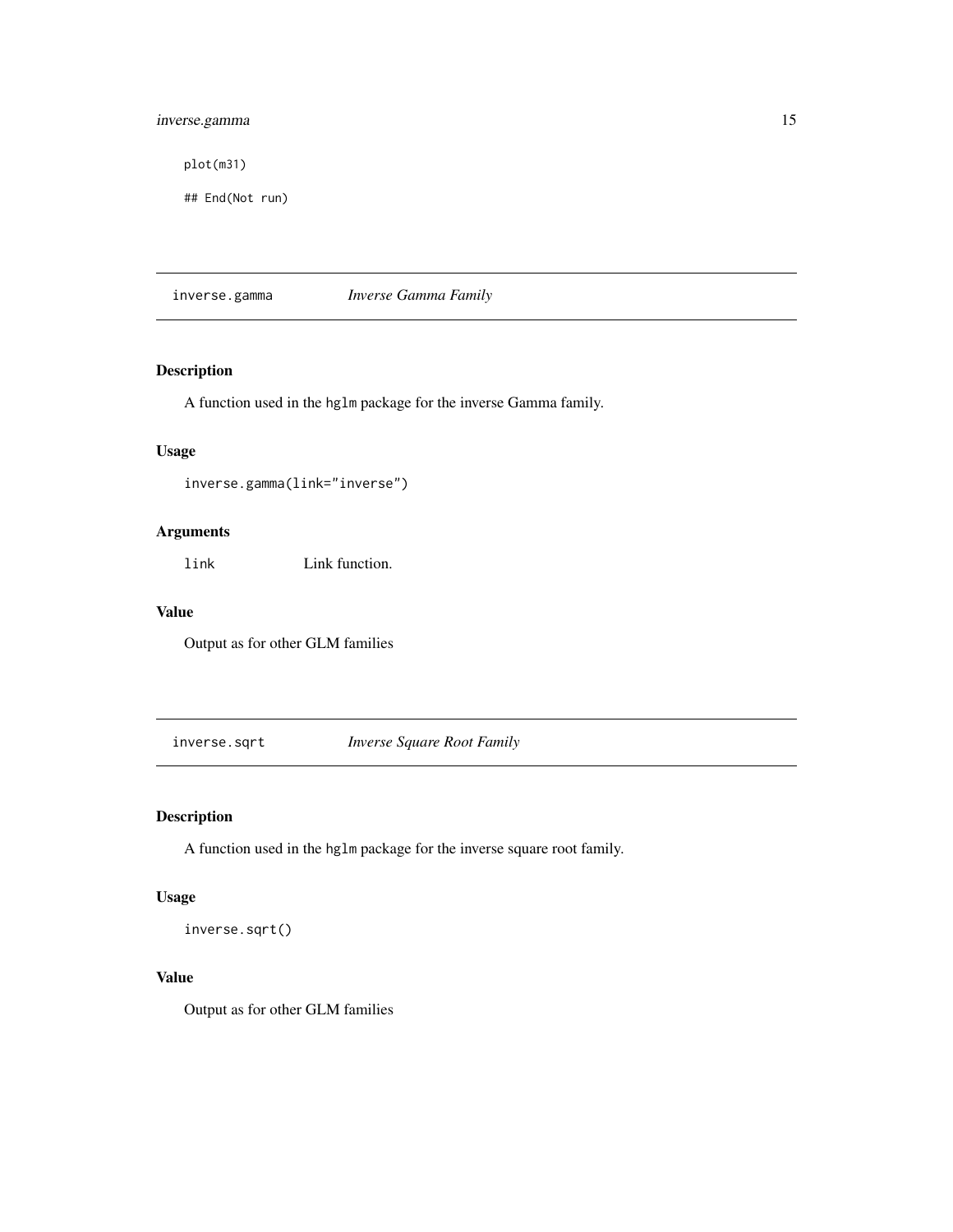<span id="page-15-0"></span>

#### Description

Extracts log-likelihood values from an existing hglm object hglm.obj.

#### Usage

```
## S3 method for class 'hglm'
logLik(object, REML=NULL, ...)
```
#### Arguments

| object            | A fitted hglm object.                                                                                                                                                      |
|-------------------|----------------------------------------------------------------------------------------------------------------------------------------------------------------------------|
| REML              | The default NULL returns all computed log-likelihoods. The option REML=TRUE<br>returns only the adjusted profile log-likelihood profiled over fixed and random<br>effects. |
| $\cdot\cdot\cdot$ | This argument is not used.                                                                                                                                                 |

#### Details

The use of log-likelihoods and cAIC is described in Lee, Nelder and Pawitan (2006).

#### Value

A list of log-likelihood values for model selection purposes, where \$hlik is the log-h-likelihood, \$pvh the adjusted profile log-likelihood profiled over random effects, \$pbvh the adjusted profile log-likelihood profiled over fixed and random effects, and \$cAIC the conditional AIC.

#### References

Youngjo Lee, John A Nelder and Yudi Pawitan (2006) *Generalized Linear Models with Random Effect: a unified analysis via h-likelihood.* Chapman and Hall/CRC.

|  | ۰. |  |
|--|----|--|
|  |    |  |
|  |    |  |
|  |    |  |

lrt *Likelihood-ratio test for variance components in* hglm

#### Description

Likelihood-ratio test for the estimated variance components (or other dipersion parameters) in hglm.

#### Usage

lrt(hglm.obj1, hglm.obj2 = NULL)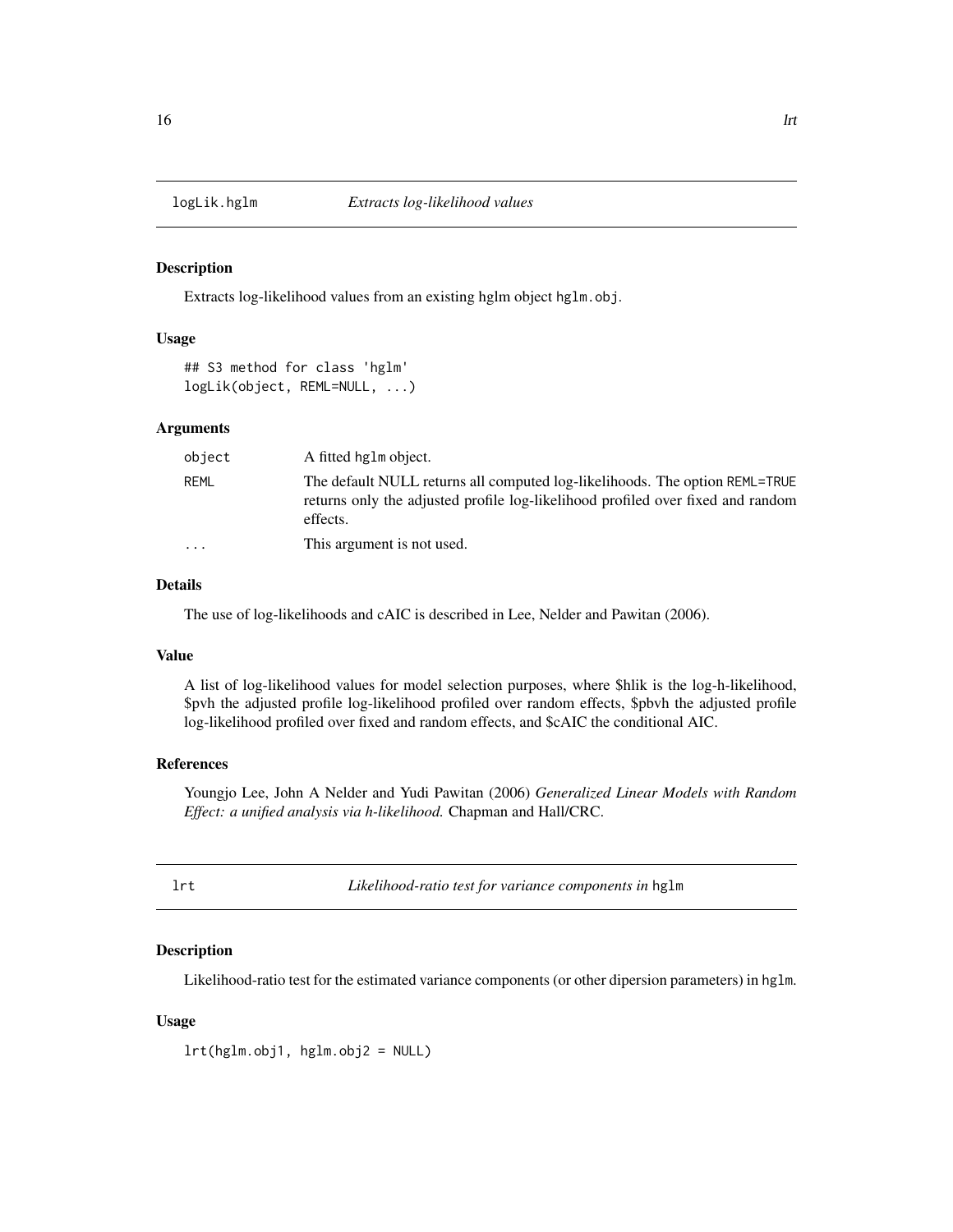#### Arguments

| hglm.obj1 | a fitted hglm object.                                                 |
|-----------|-----------------------------------------------------------------------|
| hglm.obj2 | optional, another fitted hglm object to be tested against hglm. obj1. |

#### Details

When  $hglm.$  obj2 = NULL, all the random effects variance components in  $hglm.$  obj1 are tested against the null model with only fixed effects. The degree of freedom is determined by comparing the number of random effects terms in hglm.obj1 and hglm.obj2 or the null fixed-effects-only model. Note that the likelihood- ratio test statistic for variance estimates, which are bounded above zero, follows a 50:50 mixture distribution of chi-square with 0 and 1 degree of freedom (Self and Liang 1987 JASA).

#### Value

Printout summary of the likelihood-ratio test results. Test statistic, p-value, etc. are returned.

#### References

Self, S. G., & Liang, K.-Y. (1987). Asymptotic Properties of Maximum Likelihood Estimators and Likelihood Ratio Tests Under Nonstandard Conditions. *Journal of the American Statistical Association*, 82(398), 605-610.

#### Examples

require(hglm)

```
## Not run:
set.seed(911)
x1 <- rnorm(100)x2 < - rnorm(100)
x3 < - rnorm(100)
z1 <- factor(rep(LETTERS[1:10], rep(10, 10)))
z2 <- factor(rep(letters[1:5], rep(20, 5)))
Z1 \leftarrow \text{model.matrix}(\sim \emptyset + z1)Z2 \leq model_matrix(\sim \emptyset + z2)u1 <- rnorm(10, 0, sqrt(2))
u2 \leq r rnorm(5, 0, sqrt(3))
y \le -1 + 2*x1 + 3*x2 + 21*x41 + 22*x42 + <b>rnorm(100, 0, sqrt(exp(x3)))</b>dd <- data.frame(x1 = x1, x2 = x2, x3 = x3, z1 = z1, z2 = z2, y = y)
m20 \le - \text{hglm}(X = \text{cbind}(\text{rep}(1, 100), x1, x2), y = y, Z = Z1,calc.like = TRUE)
lrt(m20)
m21 <- hglm(X = cbind(rep(1, 100), x1, x2), y = y, Z = cbind(Z1, Z2),
              RandC = c(10, 5), calc.like = TRUE)
lrt(m20, m21)
```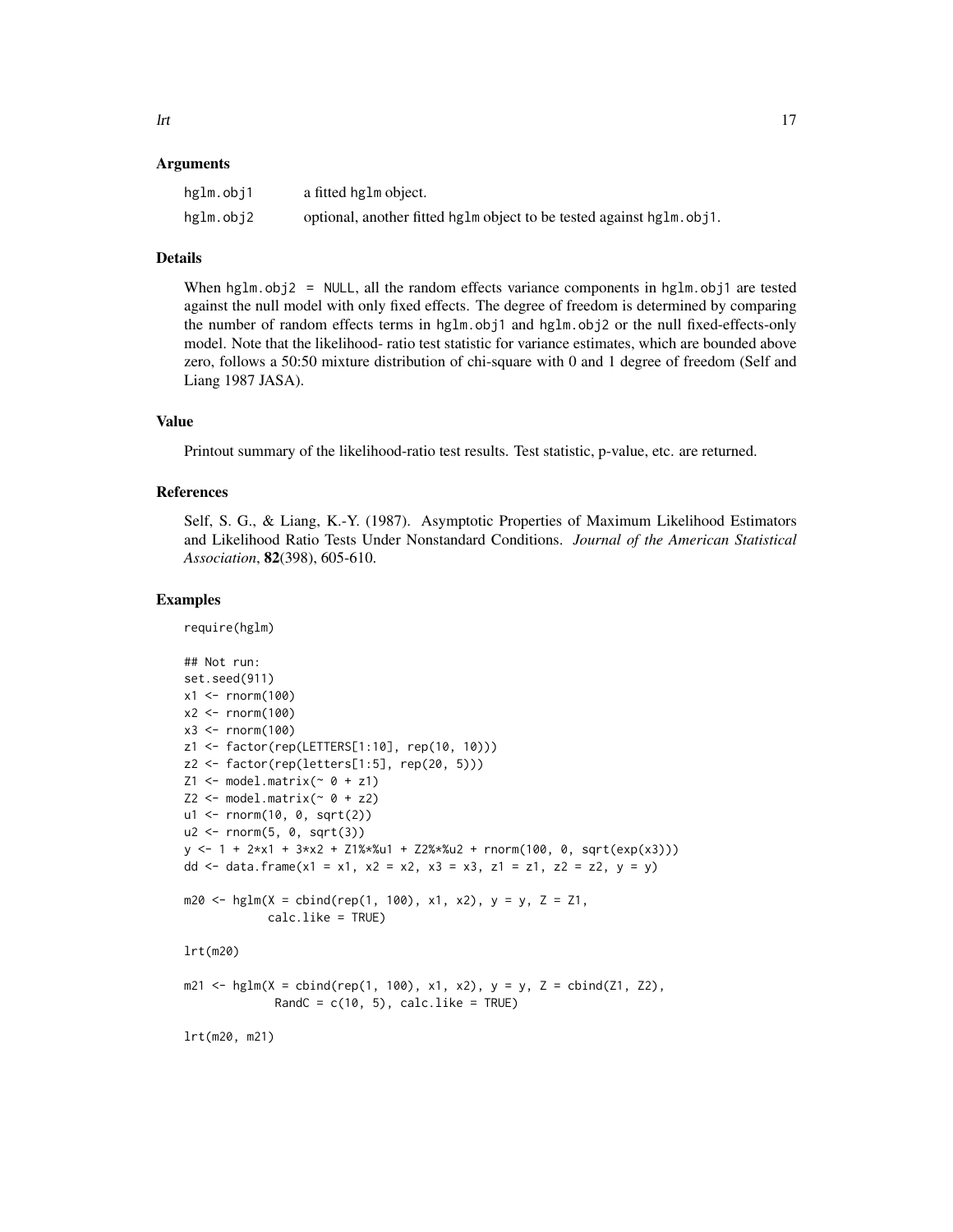```
## End(Not run)
```
#### <span id="page-17-1"></span>plot.hglm *Plot Hierarchical Generalized Linear Model Objects*

#### Description

Plots residuals for the mean and dispersion models, individual deviances and hatvalues for hglm objects

#### Usage

## S3 method for class 'hglm'  $plot(x, pch = "+'", pcol = 'slateblue', lcol = 2,$  $device = NULL, name = NULL, ...)$ 

#### Arguments

| $\mathsf{x}$ | the hglm object to be plotted                                                                     |
|--------------|---------------------------------------------------------------------------------------------------|
| pch          | symbol used in the plots                                                                          |
| pcol         | color of points                                                                                   |
| lcol         | color of lines                                                                                    |
| device       | if NULL, plot on screen devices, if 'pdf', plot to PDF files in the current working<br>directory. |
| name         | a string gives the main name of the PDF file when device $=$ 'pdf'.                               |
| $\ddotsc$    | graphical parameters                                                                              |

#### Details

A S3 generic plot method for hglm objects. It produces a set of diagnostic plots for a hierarchical model.

#### Author(s)

Xia Shen

#### Examples

```
# --------------------- #
# semiconductor example #
# --------------------- #
data(semiconductor)
h.gamma.normal \leq - hglm(fixed = y \sim x1 + x3 + x5 + x6,
                       random = ~1|Device,
```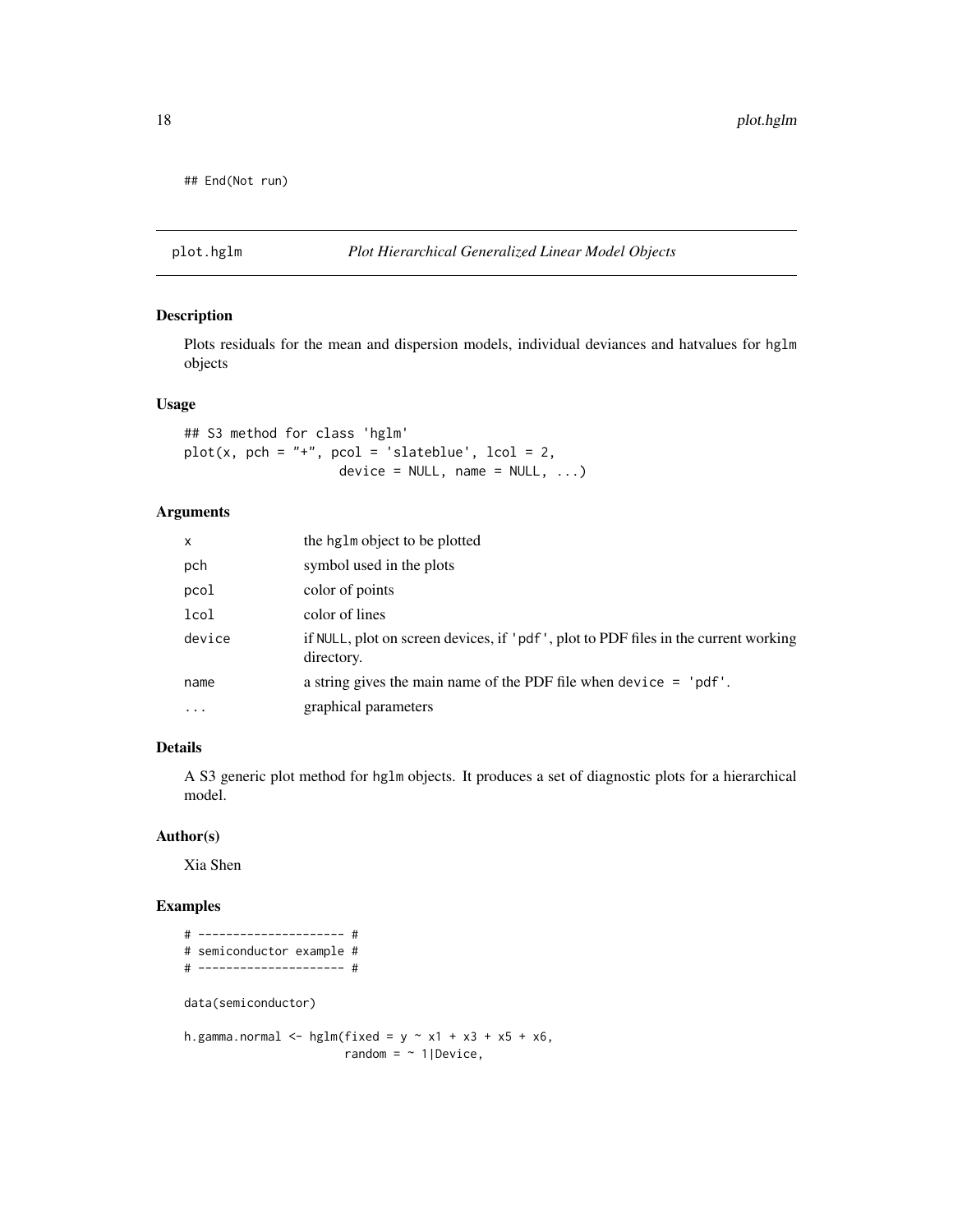#### plot.hglm to the contract of the contract of the contract of the contract of the contract of the contract of the contract of the contract of the contract of the contract of the contract of the contract of the contract of t

```
family = Gamma(link = log),
                        disp = \sim x2 + x3, data = semiconductor)
summary(h.gamma.normal)
plot(h.gamma.normal, cex = .6, pch = 1,cex.axis = 1/.6, cex.lab = 1/.6,
     cex.main = 1/.6, mar = c(3, 4.5, 0, 1.5))
# ------------------- #
# redo it using hglm2 #
# ------------------- #
m1 <- hglm2(y ~ x1 + x3 + x5 + x6 + (1|Device),
            family = Gamma(link = log),
            disp = \sim x2 + x3, data = semiconductor)
summary(m1)
plot(m1, cex = .6, pch = 1,cex.axis = 1/.6, cex.lab = 1/.6,
     cex.main = 1/.6, mar = c(3, 4.5, 0, 1.5))
# --------------------------------------------- #
# simulated example with 2 random effects terms #
# --------------------------------------------- #
## Not run:
set.seed(911)
x1 <- rnorm(100)x2 <- rnorm(100)
x3 < - rnorm(100)
z1 <- factor(rep(LETTERS[1:10], rep(10, 10)))
z2 <- factor(rep(letters[1:5], rep(20, 5)))
Z1 \leftarrow model.matrix(\sim 0 + z1)Z2 \leq model_matrix(~ 0 + z2)
u1 <- rnorm(10, 0, sqrt(2))
u2 <- rnorm(5, 0, sqrt(3))
y \le -1 + 2*x1 + 3*x2 + 21*x2w1 + 22*x2w2 + \text{norm}(100, 0, \text{sqrt}(exp(x3))))dd <- data.frame(x1 = x1, x2 = x2, x3 = x3, z1 = z1, z2 = z2, y = y)
(m2.1 \leq hglm(X = \text{cbind}(rep(1, 100), x1, x2), y = y, Z = \text{cbind}(Z1, Z2),RandC = c(10, 5))summary(m2.1)
plot(m2.1)
(m2.2 \leq - \text{hglm2}(y \leq x1 + x2 + (1|z1) + (1|z2), \text{ data = dd, vcovmat = TRUE}))image(m2.2$vcov)
summary(m2.2)
plot(m2.2)
m3 <- hglm2(y ~ x1 + x2 + (1|z1) + (1|z2), disp = ~ x3, data = dd)
print (m3)
summary(m3)
plot(m3)
## End(Not run)
```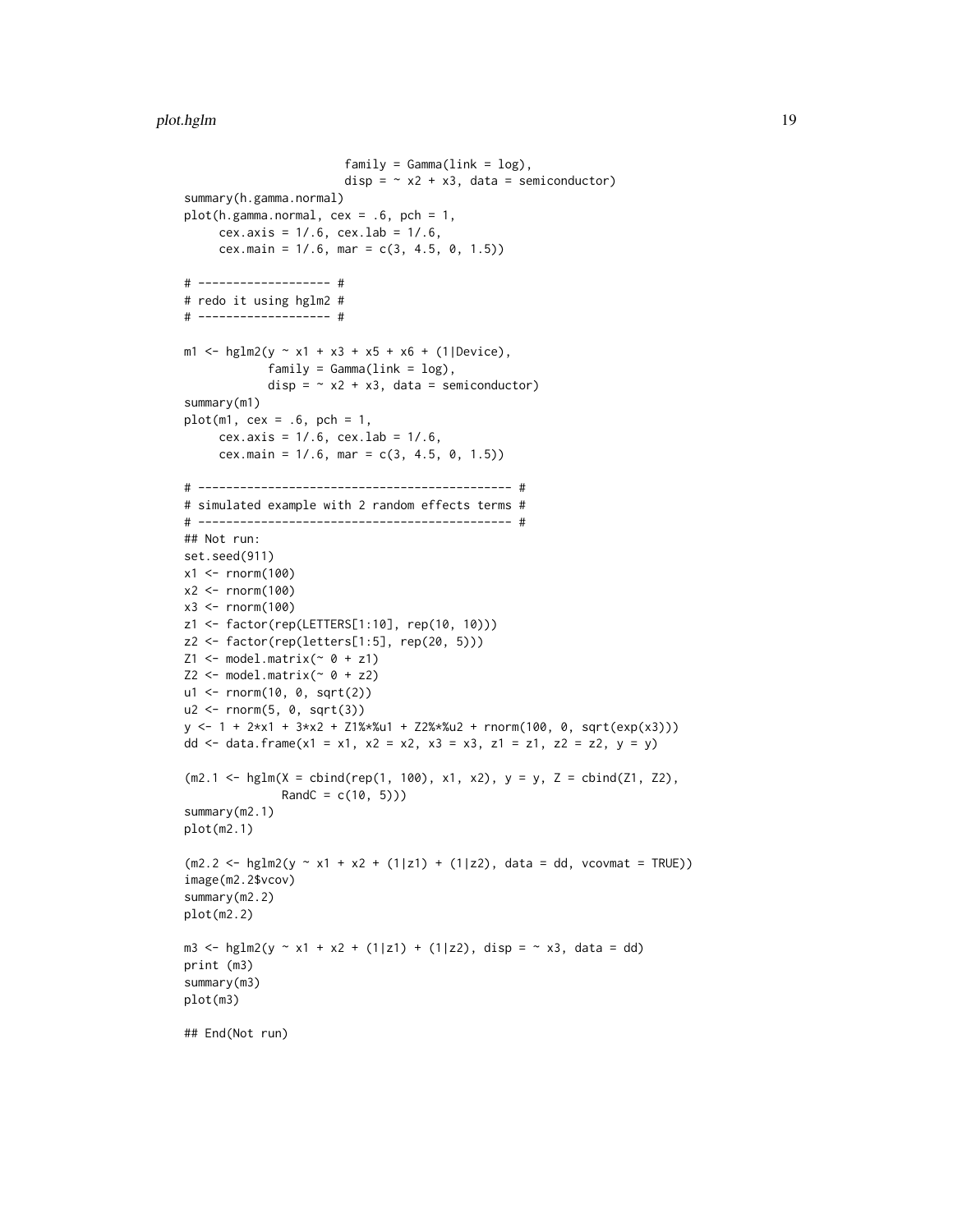#### <span id="page-19-0"></span>Description

A function used in the hglm package which extends the usage of the SAR family.

#### Usage

```
SAR(D, link = "identity", link.rand.disp = "inverse.sqrt")
```
#### Arguments

| D    | the <b>D</b> matrix of the SAR model.                                         |
|------|-------------------------------------------------------------------------------|
| link | the link function for the random effects.                                     |
|      | link.rand.disp the link function for the random effects dispersion parameter. |

#### Value

Output specific for hglm fit, including eigen values and vectors of D.

#### References

Moudud Alam, Lars Ronnegard, Xia Shen (2014). Fitting conditional and simultaneous autoregressive spatial models in hglm. *Submitted*.